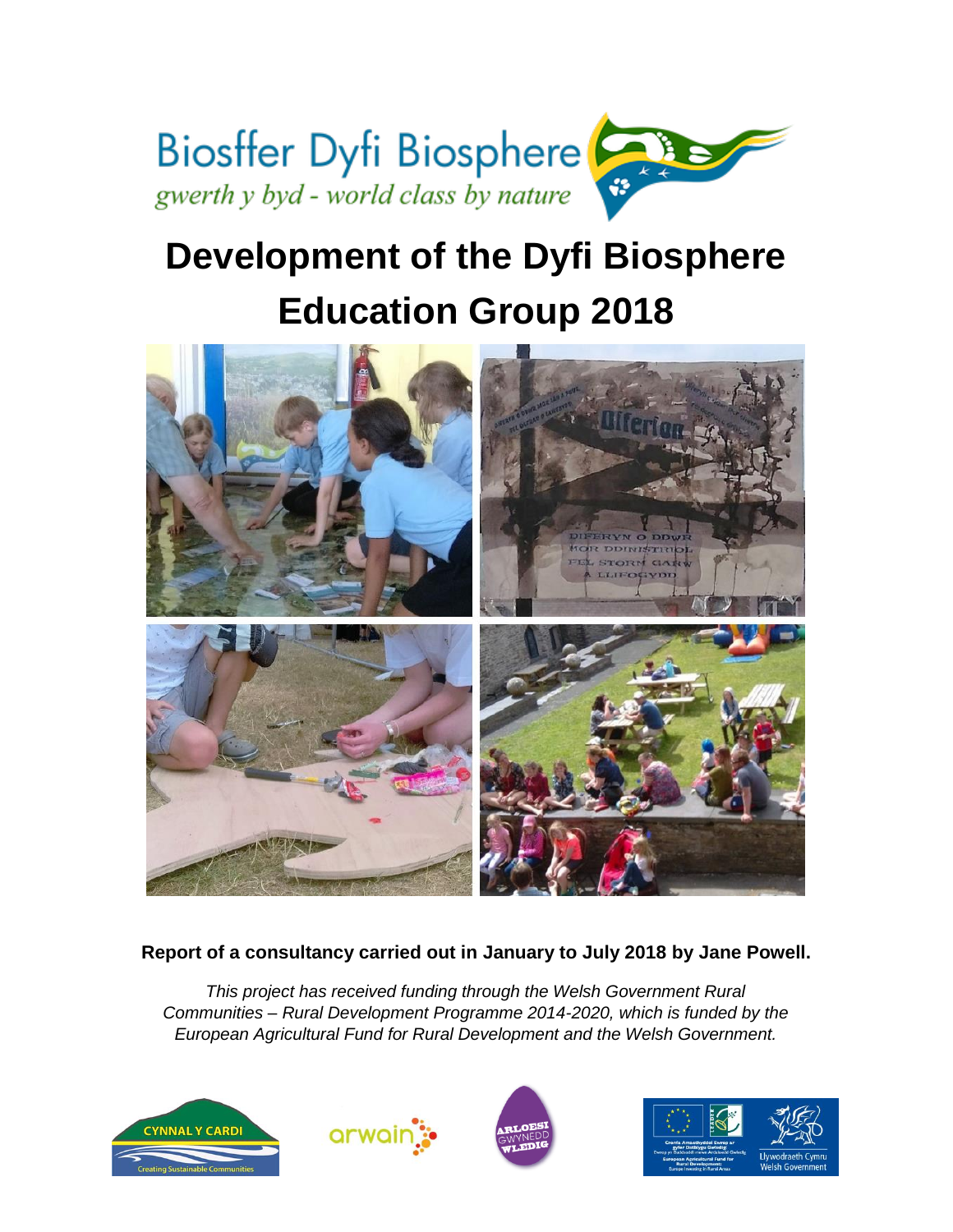#### **Background and aims**

The Dyfi Biosphere Education Group (DBEG) was set up in 2009 with six founding members: RSPB Ynys-hir, Natural Resources Wales Ynyslas, Dyfi Woodlands, the Montgomeryshire Wildlife Trust, the Centre for Alternative Technology and FACE (now LEAF Education). During the first few years, members of the group were funded to produce new teaching materials and to trial them in schools, with input from teachers and support from the education advisory agency Cynnal. This allowed education providers who under other circumstances might have competed with each other to collaborate instead, and to test a model of place-based education.

After 2013 there were no funded projects, but the group continued to meet occasionally for networking and occasional joint projects, such as Science Week. Over the years though, for various reasons, several members drew back from active involvement in the group, and its last official meeting was a session for teachers in March 2017. This had been organized by Ecodyfi as part of a project supported by Natural Resources Wales through a Joint Working Partnership.

Meanwhile, the educational and political context has changed since DBEG began. On the down side, teachers now have less time to attend training events, DBEG members are on tighter budgets and funding generally is harder to come by. On the positive side, the incoming school curriculum *Successful Futures* allows teachers greater freedom to plan their activities and provides strong encouragement for out-of-classroom teaching and links to the local community.

Meanwhile, the arrival of the Well-being of Future Generations Act creates new structures for communities to shape their own futures. This links neatly to the school curriculum area of Health and Well-being, which is a new 'subject' that is being developed by teachers.

More recently, the Rural Development Programme Local Action Groups for Ceredigion, Powys and Gwynedd, with Ecodyfi, established a Development Project for the Dyfi Biosphere. This project has received funding through the Welsh Government Rural Communities – Rural Development Programme 2014-2020, which is funded by the European Agricultural Fund for Rural Development and the Welsh Government. One of its priorities is to engage children and young people in the UNESCO Biosphere.

This project's Steering Group decided to progress the educational aspect of the Dyfi Biosphere through using the LEADER funding to commission a facilitation role that aspired to reinvigorate DBEG. Its specific aims were as follows:

- Undertake a facilitation/animation role to support the DBEG members to strengthen the capacity of the group in order that the Members understand their common objectives and assist them to plan how to achieve these objectives.
- Carry out appropriate and meaningful engagement and facilitation with target groups using the 'bottom up' LEADER approach, to identify future actions.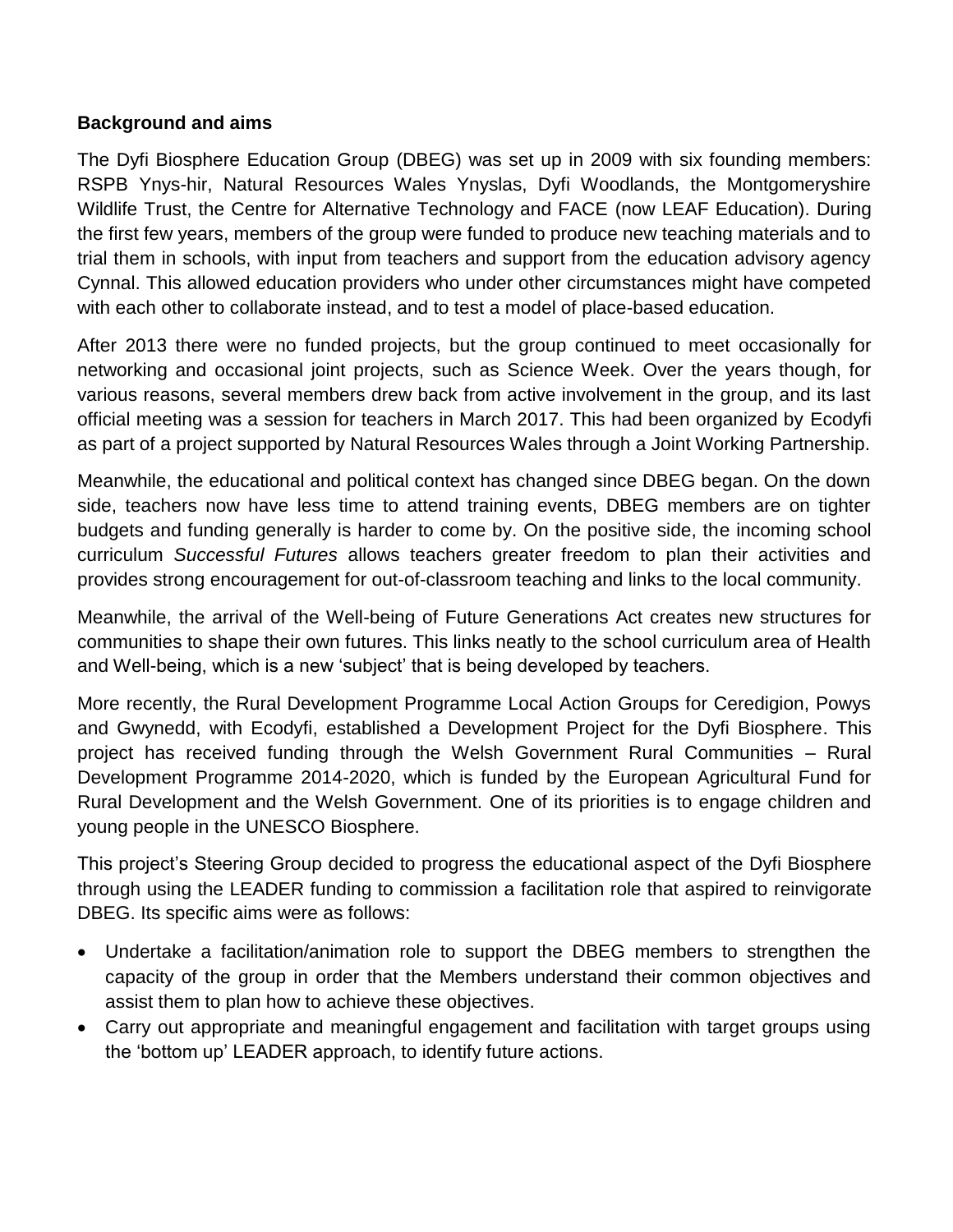- Build links with organisations and young people in the Dyfi Biosphere areas e.g. schools, Young Farmers Clubs (YFC's), other local organisations to develop a better understanding of the characteristics and role of the Dyfi Biosphere.
- Support DBEG Members to develop and implement activities for example identifying opportunities within specific curriculum and programmes in schools (including promoting opportunities for the Biosphere in the Welsh Bac.)
- Help DBEG Members explore how Visioning can be used to engage young people in considering their futures in the context of the Dyfi Biosphere, in school and out of school settings.
- Explore further opportunities for DBEG to share expertise and knowledge between members and external organisations, including how to pay for members' services and ensure provision of education for sustainable development and global citizenship, sufficient to meet the Dyfi Biosphere's aims.
- Identify continuation or expansion opportunities for DBEG and any spin off project ideas stemming from the group.
- To work with and feed into the ongoing project evaluation in terms of any learning related to the process and any outcomes.

| <b>Indicator</b>                                                                                                                                                                                                                                                  | <b>Total</b> | <b>Achieved</b> |
|-------------------------------------------------------------------------------------------------------------------------------------------------------------------------------------------------------------------------------------------------------------------|--------------|-----------------|
| Number of DBEG Cluster meetings                                                                                                                                                                                                                                   | 3            | 3               |
| Number of information dissemination<br>actions/promotional activities and/or<br>marketing activities to raise awareness                                                                                                                                           | 6            | 9               |
| Number of Stakeholders/ Participants<br>engaged                                                                                                                                                                                                                   | 40           | 86              |
| Attend at a minimum 3 (including<br>inception meetings) to report back to<br>Steering Group/other relevant partners.                                                                                                                                              | 3            | 3               |
| Produce final summary closure report<br>including an analysis of how DBEG can<br>help schools use DBEG members, and<br>the resources of the Dyfi Biosphere, in<br>developing and delivering the new<br>curriculum. To include a plan for the use<br>of Visioning. | 1            | 1               |

Specific deliverables were to be achieved as part of the commission.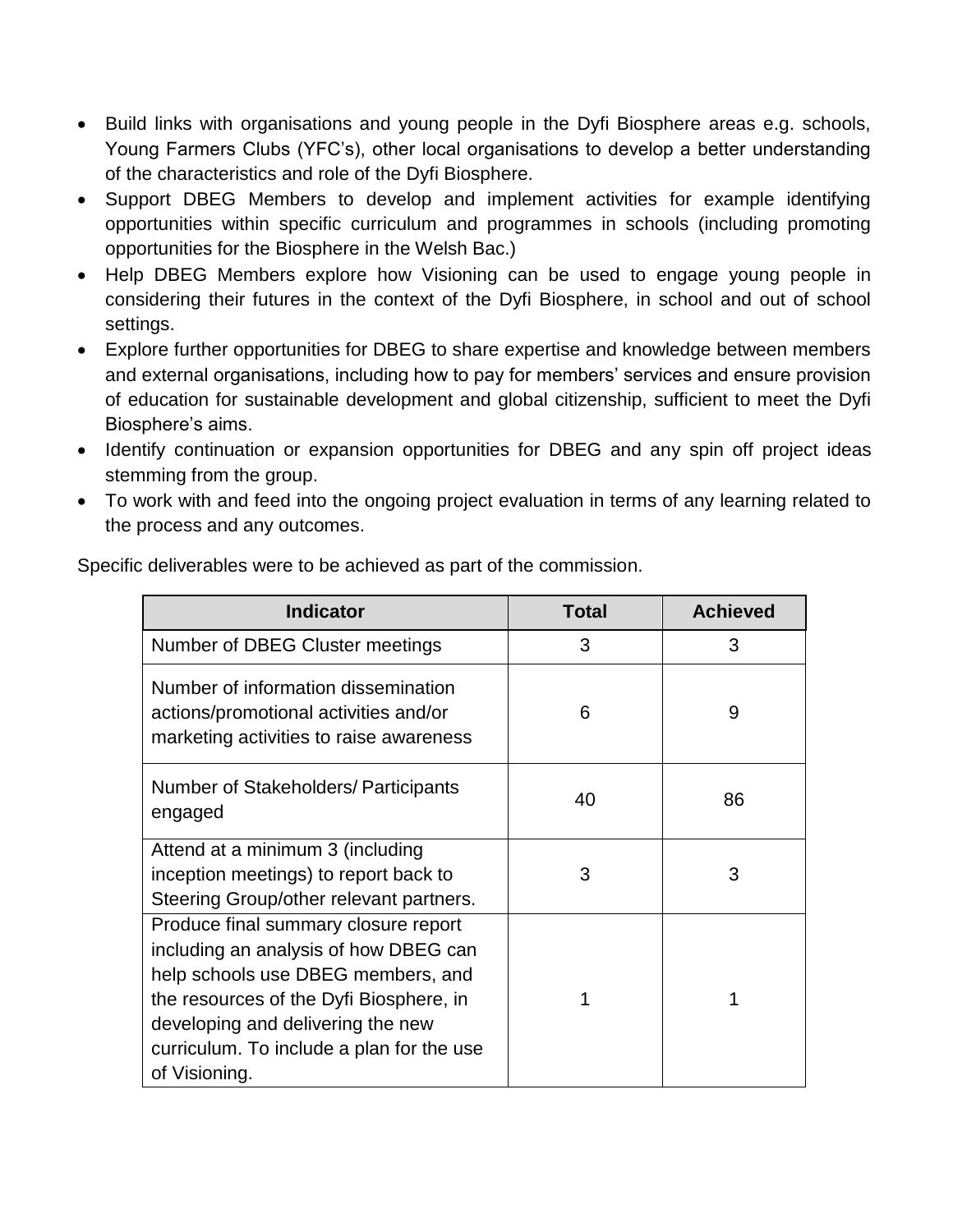This report describes progress against these objectives. My approach was to hold meetings and organize events that would support the aims above, while answering the question:

*How can we use the possibilities created by the new curriculum and the Well-being of Future Generations Act, plus our Biosphere status, to support our young people to vision a vibrant future?*

# **Activities**

## **1. Meetings with education providers**

One-to-one interviews were held with staff of the original DBEG member organizations, plus a number of other providers and interested people in the area, in January and February. From that it became clear that DBEG could not be considered as a functioning group, but that some individuals and organizations saw themselves as actively shaping education in the Biosphere. This set of education providers will be referred to as 'the education cluster' but it should be understood that they are not a coherent group. Their first meeting on 27 February 2018 identified the following possible strands of work:

- Develop a Charter or Pledge for Biosphere schools
- Plan a Continuing Professional Development (CPD) event for teachers in the spring
- Develop a concept for a funded project centred around the Dyfi river
- Investigate the feasibility of freelance education provision linked to Natural Resources **Wales**
- Develop activities linked to the Welsh Baccalaureate
- Develop Welsh cultural activities

A second cluster meeting held at CAT on 17 April reported on progress. The Charter idea was put to one side when its champion later withdrew from the cluster, but other activities were still on the agenda and plans were made for various events in the summer term.

The final meeting on 1 August 2018 reviewed progress and made recommendations for the academic year 2018/2019. These are discussed at the end of this report.

# *[Minutes of the three meetings are available on request]*

Other education providers were consulted, including Ceredigion Museum, Outward Bound, IBERS/Aberystwyth University and Mach Maethlon. These all wish to be involved, and two of them contributed artefacts for a schools' 'mystery box'. They did not wish to attend cluster meetings because of the priorities they have set for limited staff resources.

In addition, Size of Wales and Aber Food Surplus have come forward as new providers of education and joined in several activities.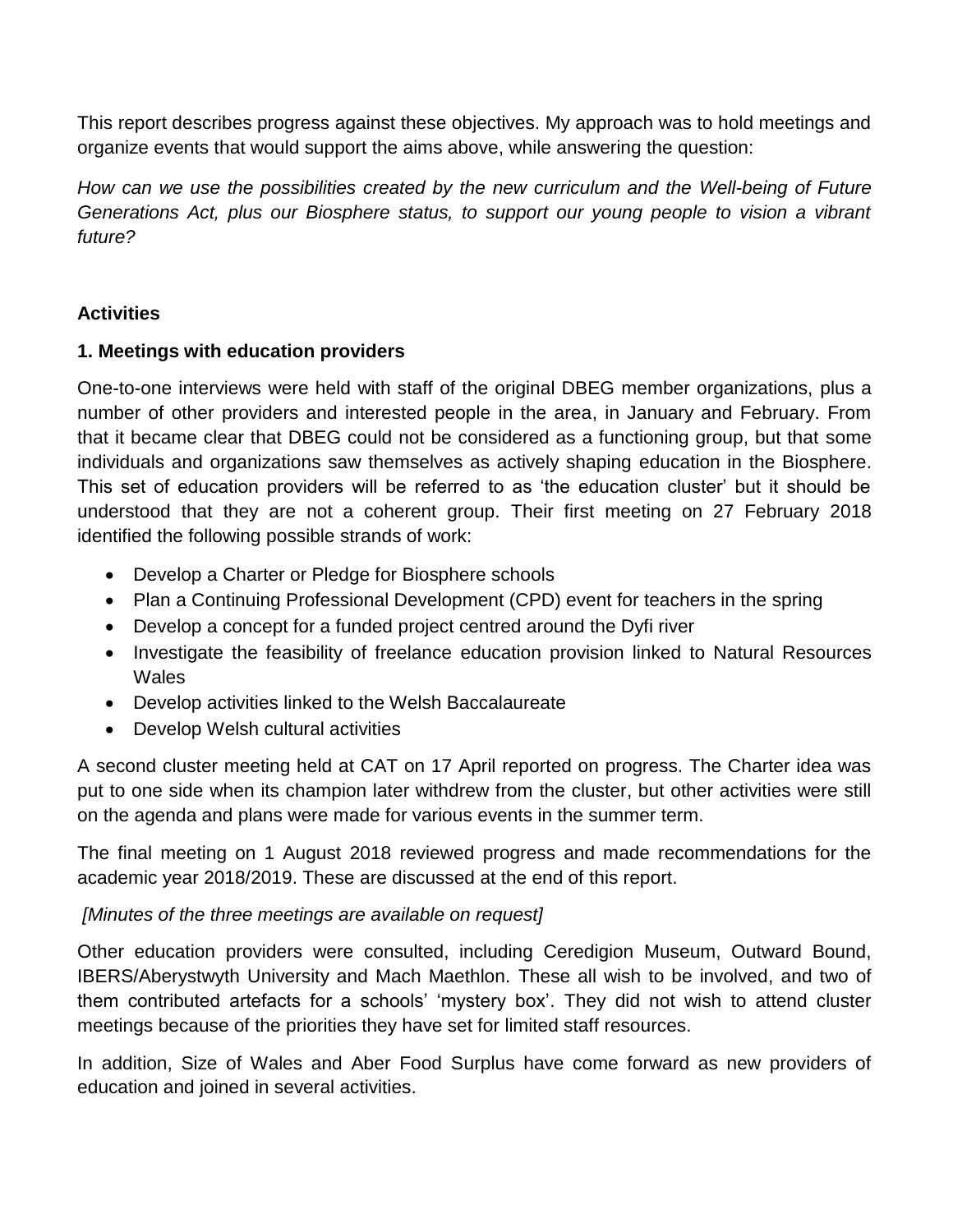## **2. Meetings with other organizations**

It was important to meet a range of other organizations locally, regionally and nationally, in order to establish (a) what resources Biosphere education could draw on, and (b) what a Biosphere education group could give schools that would not duplicate other offers. A brief summary of these meetings is given below.

- Jacqueline Jones, Careers Wales: Recruiting members for an Education Business Exchange which will be an online resource for teachers to find businesses with which to link. A form is available for all businesses, including education providers and farms.
- Neil Storkey and Alison Kinsey, Fisheries Local Action Group: Organize public events linked to fisheries and operate in the Biosphere area; they were looking for advice on educational activities.
- Hannah Scrase, Summit to Sea: Important new biodiversity project starts in November 2018 and will have many overlaps with the Biosphere.
- Nia Llywelyn, Menter Maldwyn: Nia led with the organization of Children's Literature Festival in June, which drew in one cluster member, CAT, and laid a foundation for further Welsh language work. I assisted with planning and delivery of the event.
- Diana Davies, Ceredigion County Council: schools, like everyone else, will be able to interact with the Public Services Boards in Ceredigion, Powys and Gwynedd. This is a new opportunity for Biosphere educators. A letter from the Future Generations Office encourages us to see what can be done.
- Hwb, the Welsh Government website for teachers: they are happy to work with us to revamp the Dyfi Biosphere section on the site.
- Wales Council for Outdoor Learning: The Biosphere has a role here, and also with the Dyfi Outdoor Learning Wales group, which is yet to be clarified.
- lestyn Pritchard, NFU: Interested in an event to encourage farmers to work with schools, initially planned for May but now put back to November 2018.
- Ruth Stevenson, Graduate School, CAT: Interested in the Biosphere as an area for study on their postgraduate courses.

Conversations were also held with the Isle of Man Biosphere, who shared their schools Charter, Wester Ross Biosphere, who do not have a school programme but could set up school links if required, and Galloway and Southern Ayrshire, also interested in linking with Dyfi Biosphere schools. These conversations identified possibilities for sharing best practice, setting up schools links and exchanging teaching materials.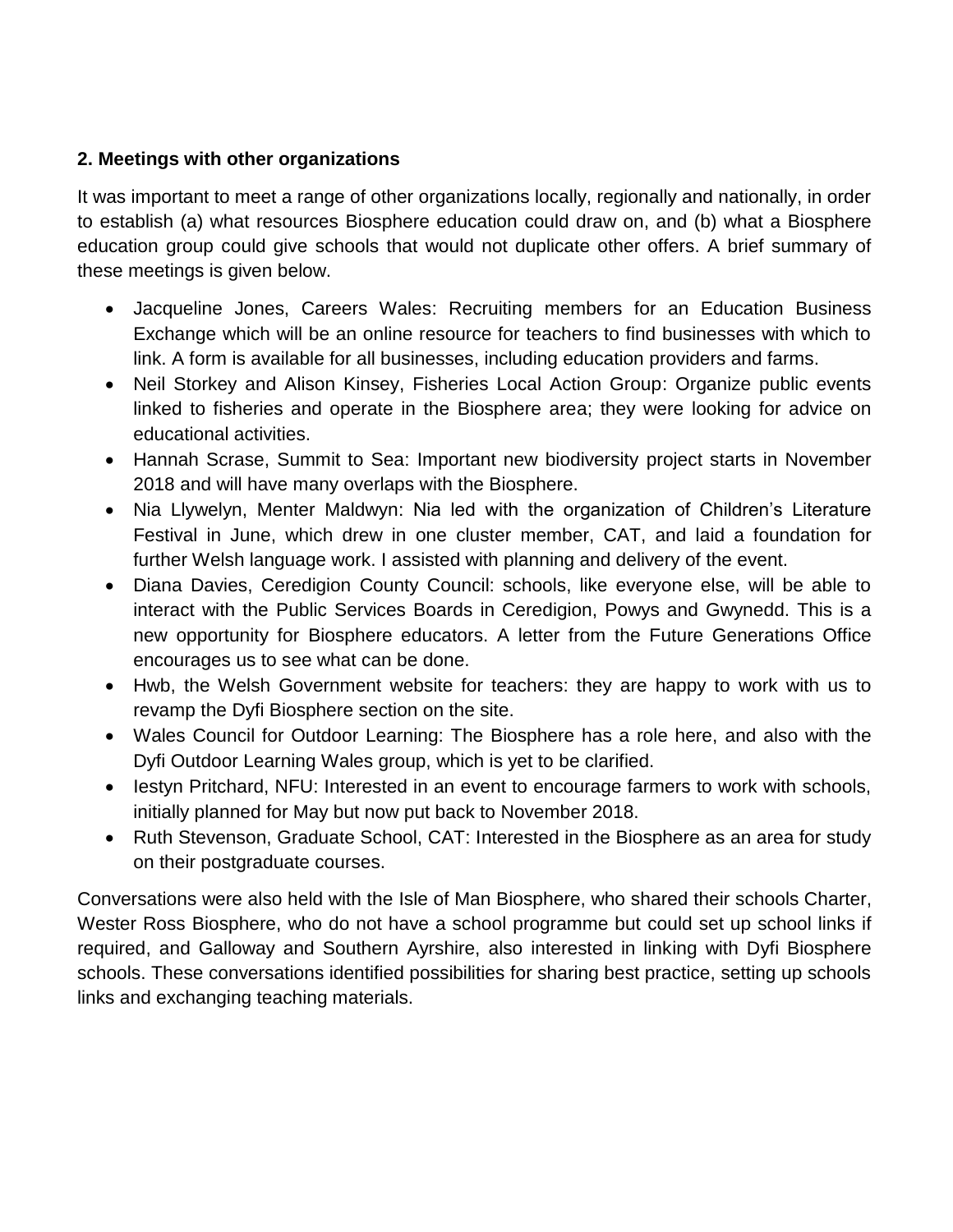#### **3. Contact with teachers**

A teacher training event held in April was attended by only one teacher, while two schools sent apologies. This might reflect a low level of interest in the Biosphere or it might simply reflect the time pressures that teachers work with. Following up with these and other schools led to further conversations, as follows.

- Ysgol Penglais, Aberystwyth: Head of geography Dan Johnson responded positively and we delivered two sessions, to Year 7 and sixth form, with more planned for December. *[See case study]*
- Ysgol Bro Hyddgen, Machynlleth: Teacher Tomi Rowlands and deputy head Anwen Pughe Jones spoke about their thematic approach in Key Stage 3, which draws in external experts. With Careers Wales, we held a visioning event there in July for Year 9. *[See case study]*
- St Padarn's RC School, Aberystwyth: The school invited five cluster members to present at a staff meeting on 13 June, leading to a request for a Biosphere Week on 22-26 October 2018. The staff have since visited CAT and the school held a surplus food meal with Aber Food Surplus on 19 July. Biosphere Week is under preparation at the time of writing and is expected to generate materials which will be shared with other schools in the Biosphere, and maybe with other Biospheres.
- The Ysgol Glantwymyn/Llanbrynmair/Carno federation of schools invited me to present at their staff meeting in May. They agreed to host a taster event for farmers interested in schools work, now postponed until November 2018.
- Informal conversations have since been held with Ysgol Plascrug and Ysgol Corris/Pennal who are interested in Biosphere work. Further meetings are planning for this autumn.

The general finding is that some teachers are very interested in working with the Biosphere. They are aware of the importance of working with their local communities and are inspired by the freedom the new curriculum gives them. Their active engagement with a few providers could be the nucleus around which an effective education cluster forms.

#### **4. Public events**

As opportunities to work directly with schools and cluster members were limited, and as it was important to understand the wider context of the Biosphere, I also engaged in some general public events in order to meet people and gauge the possibilities for future work. Here is a summary.

**Dyfi Biosphere AGM, 12 June 2018:** This included a discussion about plastics as a focus for Biosphere activity, and an inspiring report from Naomi Davis who had attended a Biosphere Youth Forum in Italy. Both of these are relevant to work with schools.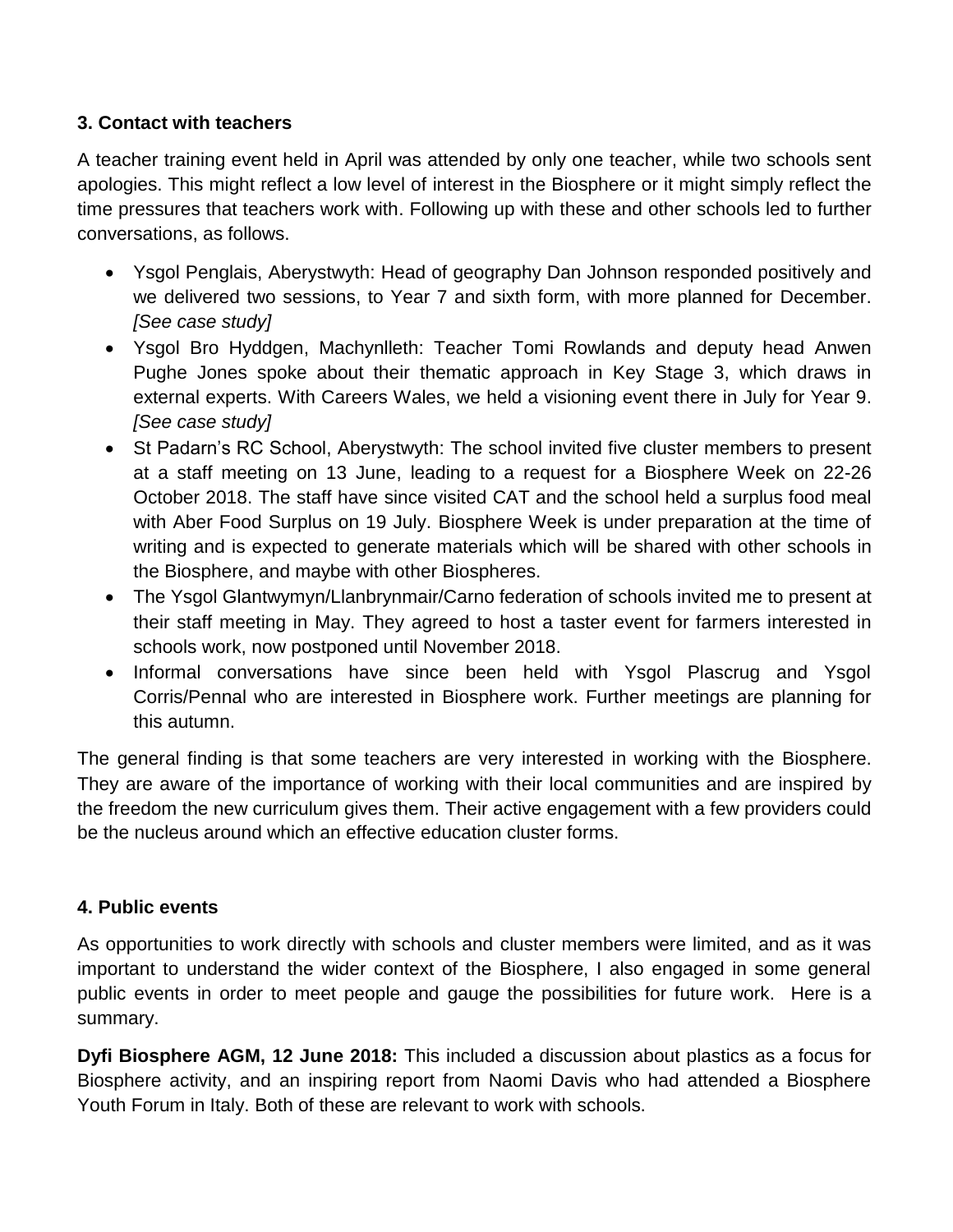**Children's Literary Festival, 23 June 2018**. Several local primary schools took part in this enjoyable weekend event, organized by Menter Maldwyn with support from me. CAT and I were present to lead a workshop centred on *The Lost Words*, a popular book which aims to reconnect children with nature, through language. The event was attended by Sam Hicks from south Wales, who is coordinating a campaign to get the book into every school in Wales. It was an opportunity to explore the role of storytelling, language and the arts in Biosphere education, something which could be developed further.

**Day at the Quay, Aberdyfi, 21 July 2018**. I worked with the Fisheries Local Action Group to help organize this event and attended with a stand and the Aberdyfi aerial photography mat. Talks with both providers and the public suggested that there could be a role for the Biosphere to attend such events with a message of nature conservation combined with sustainable development. This event was outside the schools remit that DBEG had previously assumed and it shows a possible role for a Biosphere education group in advising on public events.

## **5. Plans for autumn 2018 and beyond**

By the end of the process, education providers and teachers had between them come up with some tentative plans for the new school year. These are:

**1. To hold a Biosphere Week at St Padarn's School in October.** This will include visioning, and several members are expected to take part.

**2. To create a data repository**. This would be a shared online resource which would support education providers and teachers to develop materials and could stimulate the gathering of further data. It could include datasets on water quality and biodiversity, oral histories, photographs, student dissertations and so on. It could also have a physical counterpart, including leaflets on the area and mystery objects supplied by DBEG members.

**3. To agree a way of working with the Dyfi Outdoor Learning Wales (OLW) group and the Wales Council for Outdoor Learning (WCOL)**: This would enable a flow of ideas between local, regional and national organizations. The exact relationship between a Biosphere education group and OLW Dyfi is problematic however, as OLW Dyfi's remit is specifically for outdoor learning, and it functions as an outpost of NRW. As cluster members have pointed out, Biosphere education needs to include other aspects such as culture and language, and it could be working with other national networks, such as the Welsh Alliance for Global Learning and the Urdd.

**4. To organize a joint teacher training event**: Working with the Wales Council for Outdoor Learning, the final cluster meeting (in effect, RSPB, CAT and LEAF) agreed to host a conference for teachers and providers in late spring term 2019, at CAT.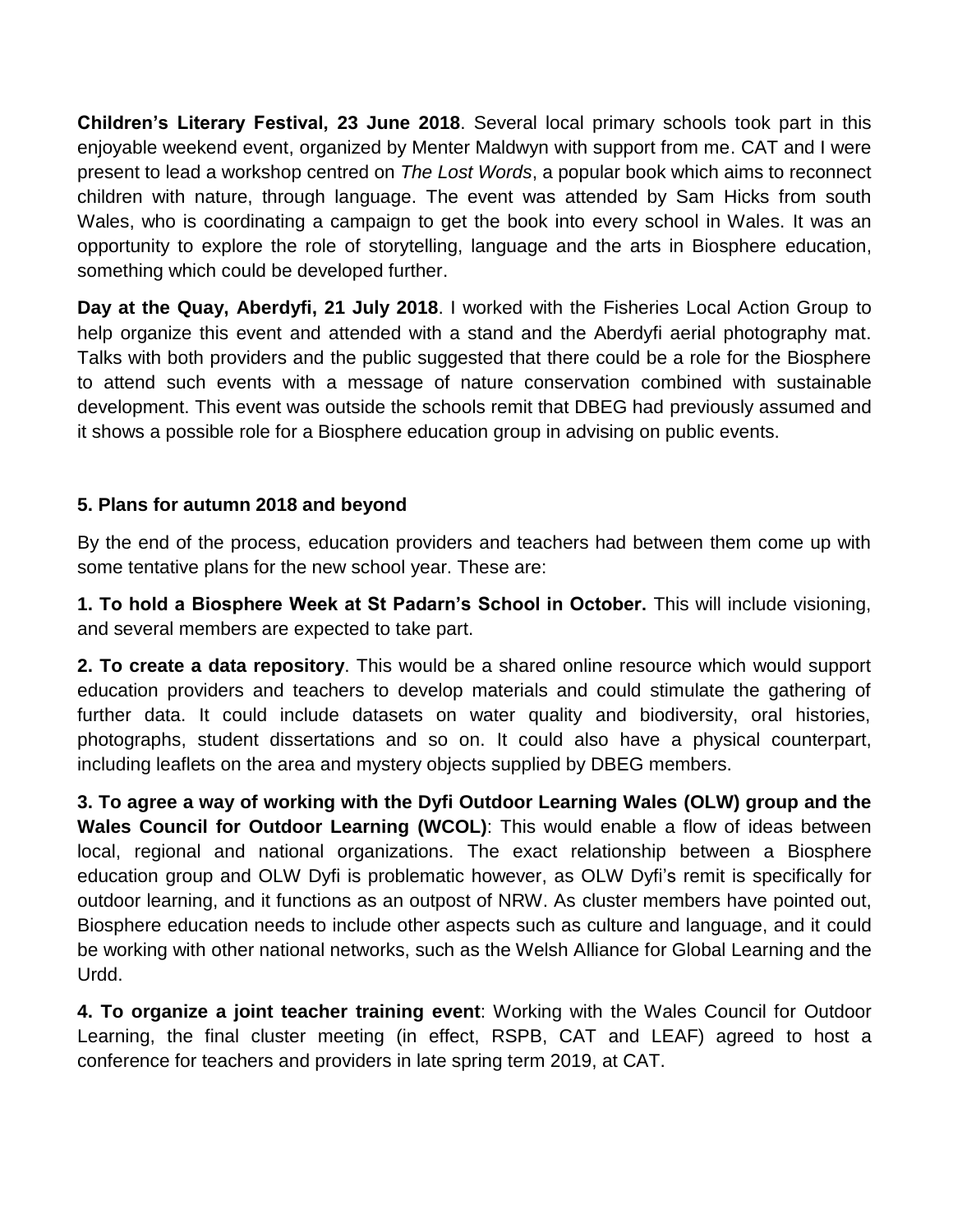**5. To set up a Professional Learning Community for teachers**: The active involvement of teachers is crucial for Biosphere education and could be the driving force behind an effective education group. At least two teachers have so far shown in interest in this, and the starting points will be Biosphere Week at St Padarn's and lessons at Penglais.

**6. To collaborate more effectively on hosting out-of-area schools:** CAT, Outward Bound and RSPB will discuss how they can work together to encourage schools on residential visits to go to each other's sites.

## **Other ideas**

The project identified many possibilities for an education cluster to develop new activities, as follows:

**A funded project:** there was interest in seeking funding for a project centred around the Dyfi, including for instance fish hatching, ecological surveys, oral histories and renewable energy. A document is being developed.

**The arts**: the experience of the Children's Literary Festival suggested more of a role for the arts, including storytelling, in the Biosphere education group. This could especially help with sensitive areas such as bilingualism and cultural relationships, supporting the UNESCO mission to build peace.

**Freelance education provision:** Cluster members could between them support a pool of freelance providers who could work for more than one organization. The starting point for this is NRW's 'alternative provider' model to be trialled at Ynyslas.

**Political engagement**: The Biosphere, through the education cluster, could give a voice to young people by allowing them to investigate local conditions (for instance, surveying plastic waste or water quality) and putting their concerns to Public Services Boards. It could also be a testing ground for policy consultations.

**Visioning**: This theme could run through all the activities, and the Bro Hyddgen experiment suggests it would be worth developing it further.

# **Conclusions**

The narrative above describes how the project was carried out and the main outcomes. In this final section I share my thoughts on the current state and future of education in the Dyfi Biosphere.

**1. There is at present no coherent education group.** There are several reasons for this, but a major one is that in a tough financial climate, the original cluster members are allocating fewer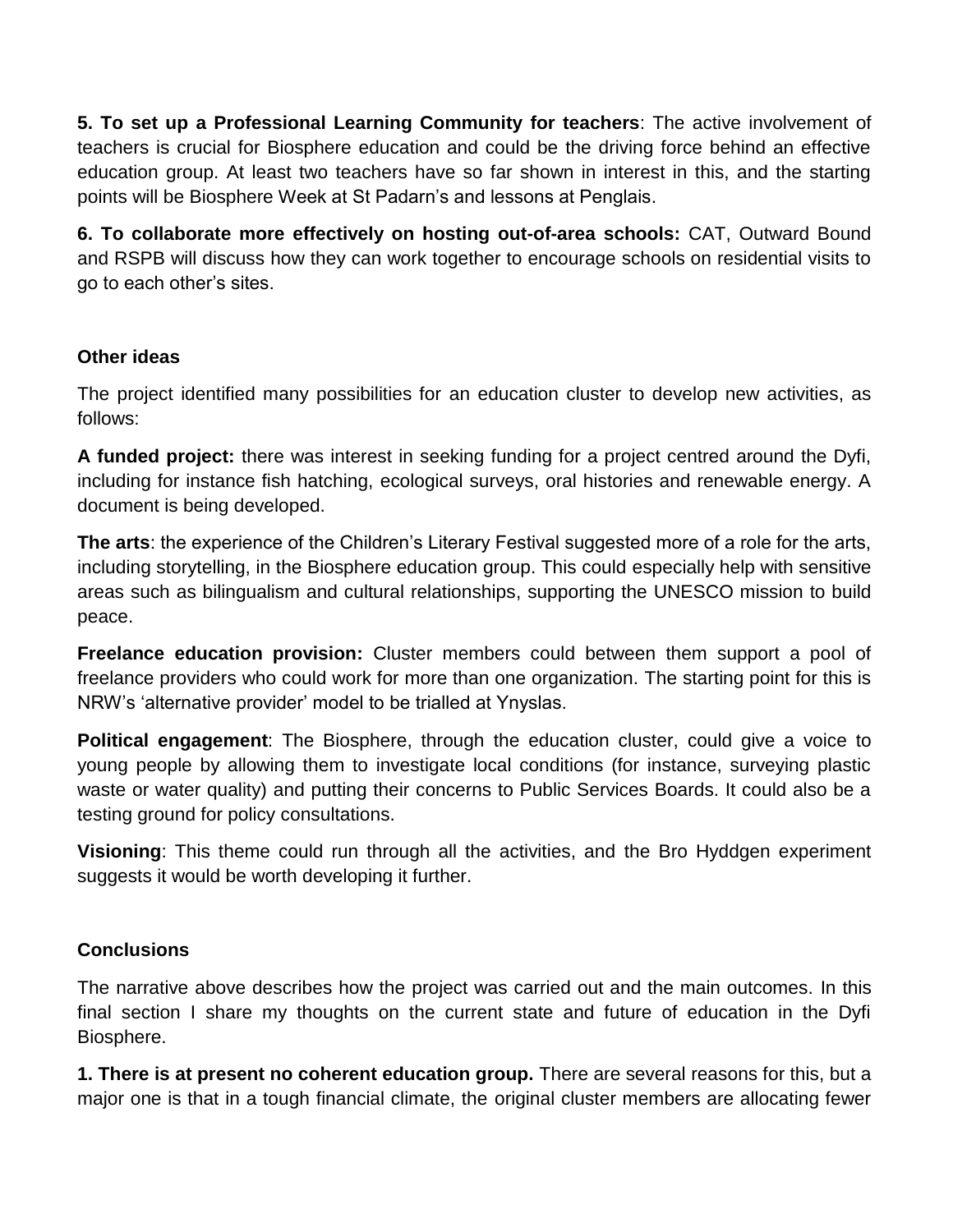resources to Biosphere work. This means that although they are all delivering education in the area, they do not have time to attend cluster meetings or coordinate their activities in a meaningful way.

**2. Support for regional collaboration on education is poor.** Both NRW and RSPB, which are perhaps the strongest organizations represented in the Biosphere, have a policy of centralizing education at a national level, and working with freelancers and/or local community groups who have very little power. There is apparently no role in this system for regional collaboration, and the policies of these two organizations have contributed to the weakening of the original DBEG.

**3. Communicating the message of the Biosphere is challenging.** Although there is a fairly simple message – The Biosphere is a special place, it's our home, how do we look after it? – awareness is low, and there is even some scepticism about whether it is a useful context for action. The low priority given to it by some key education providers reinforces this perception. Unless there is a widespread and concerted effort to raise the profile of the Biosphere, it is hard to see how this will change. Schools can be part of this, but their efforts need to be matched by other organizations.

**4. Schools have the potential to revitalize the Biosphere.** Despite all of the above factors, which made the project a challenge, there was one big sign of hope. That was the enthusiasm of the teachers who welcome the opportunities that the Biosphere provides, and the enlivening effect their interest had on cluster members.

**5. The LEADER process has allowed new initiatives to emerge and shown the challenges of the context in which education providers are working.** Undertaking the animation role and engaging with providers and others in the Dyfi Biosphere area has been challenging. Much of the activity came about through talks with teachers and cluster members who were working without any extra funding, as part of their already very demanding jobs or in some cases as volunteers. Many meetings were held in cafes, in people's homes or in busy workplaces with interruptions. A lot of time and energy went into organizing events that were poorly attended and crafting group e-mails that nobody replied to – even the draft version of this present report sent out for comments received only two responses, both from cluster members working in a voluntary capacity.

**6. The Dyfi Biosphere can act as a focus point that brings the three local authorities together.** Activities were held in all three counties, specifically Aberystwyth, Machynlleth and Aberdyfi, with more planned for Glantwymyn. There is potential to share school resources across all three counties and to run a Professional Learning Community that will draw teachers together. The fact that this project was organized as a collaboration between the three counties provided a good basis for this, with ready access to the three local authorities.

**7. Animation work takes time to bear fruit.** Six months was a tight timescale for this work. It was only possible really to scratch the surface, identifying the potential and the barriers, and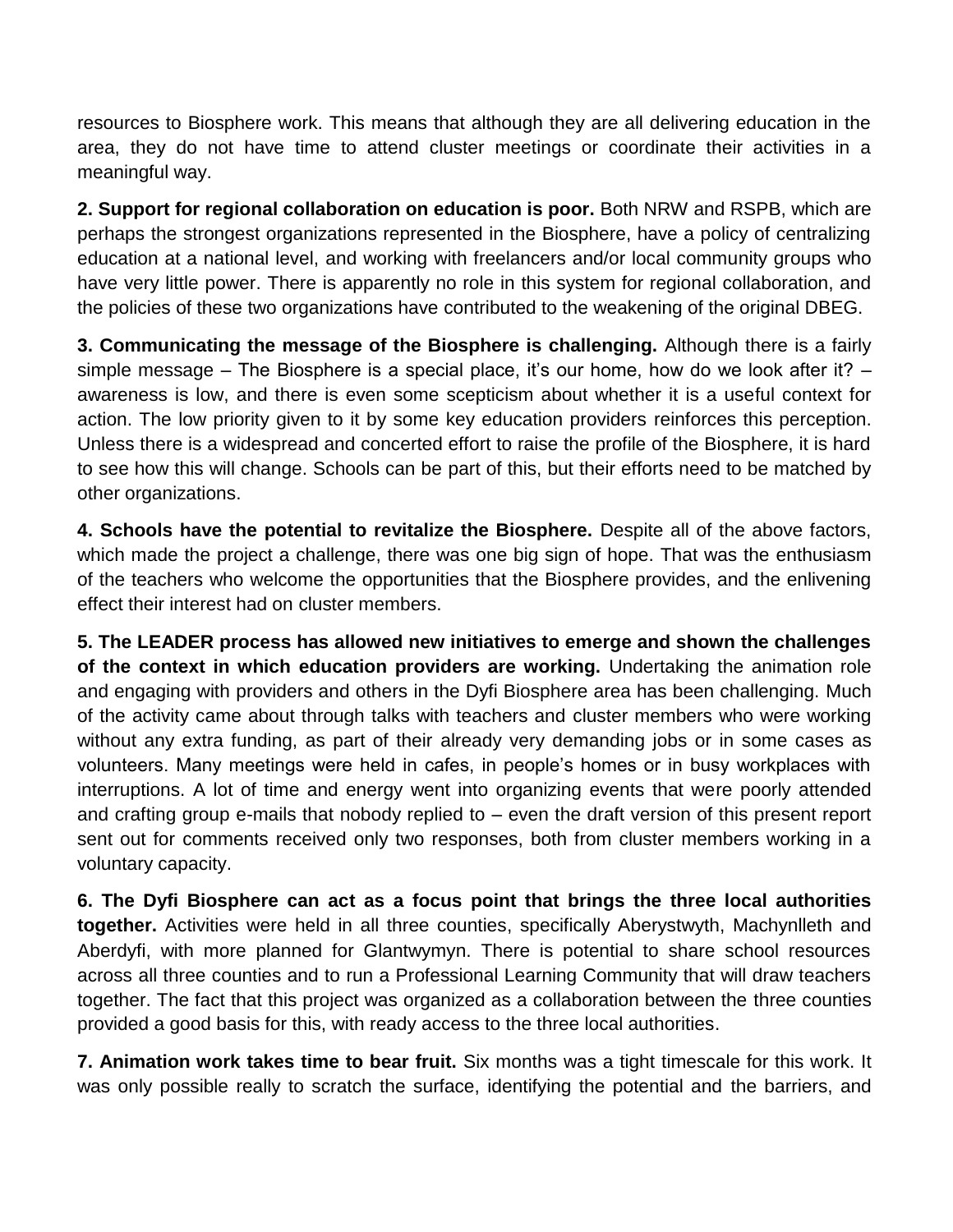sowing some seeds for further work. Much will depend on how this report is received by those with an interest in education and the Biosphere.

#### **Final thoughts**

The project has shown the potential for Biosphere education and a map for where it could go next, but no certainty that it will succeed. That will depend on whether it stimulates wider engagement.

#### *The role of regional education partnerships*

The Biosphere is important because it allows schools and therefore the public to collaborate over a regional area, that is more than merely local but which is still small enough to be manageable. It is about the same size as a historic county, and so a new Biosphere education group could compare itself with models such as the Pembrokeshire Outdoor Schools Scheme or the Pembrokeshire Sustainable Schools Scheme. It could also work with other Biospheres, especially the relatively nearby ones of the Isle of Man, Galloway and South Ayrshire, and Wester Ross.

At a national level meanwhile it can collaborate with the Wales Council for Outdoor Learning, the Wales Alliance for Global Learning, RCE Cymru (a university-led network using the framework of the Well-being of Future Generations Act to drive education in Wales) and other networks, and Welsh Government itself. Several of its members, such as NRW, RSPB and LEAF Education, are of course national organizations in their own right, allowing the learning from the Biosphere to be shared through their networks. The Biosphere could thus benefit the rest of Wales by becoming a model of regional self-determination.

I believe that the Biosphere is worth supporting because it could benefit the area by generating public interest which leads to actual change. This could mean for instance residents supporting local businesses, volunteering for environmental activities and organizing community events. This in turn could strengthen local governance in exactly the way that the Well-being of Future Generations Act and the Environment Act propose.

#### *The intangible nature of education outcomes*

The LEADER principles of the "bottom-up" approach, networking and cooperation have provided a basis for starting discussions and fostering relationships. This could lead to future partnership working, if Biosphere education is properly supported. This requires a proper understanding of what education is.

It is in the nature of education that much of its benefits are intangible, and the things that can be measured are not necessarily the ones that matter most. The present project has revealed a